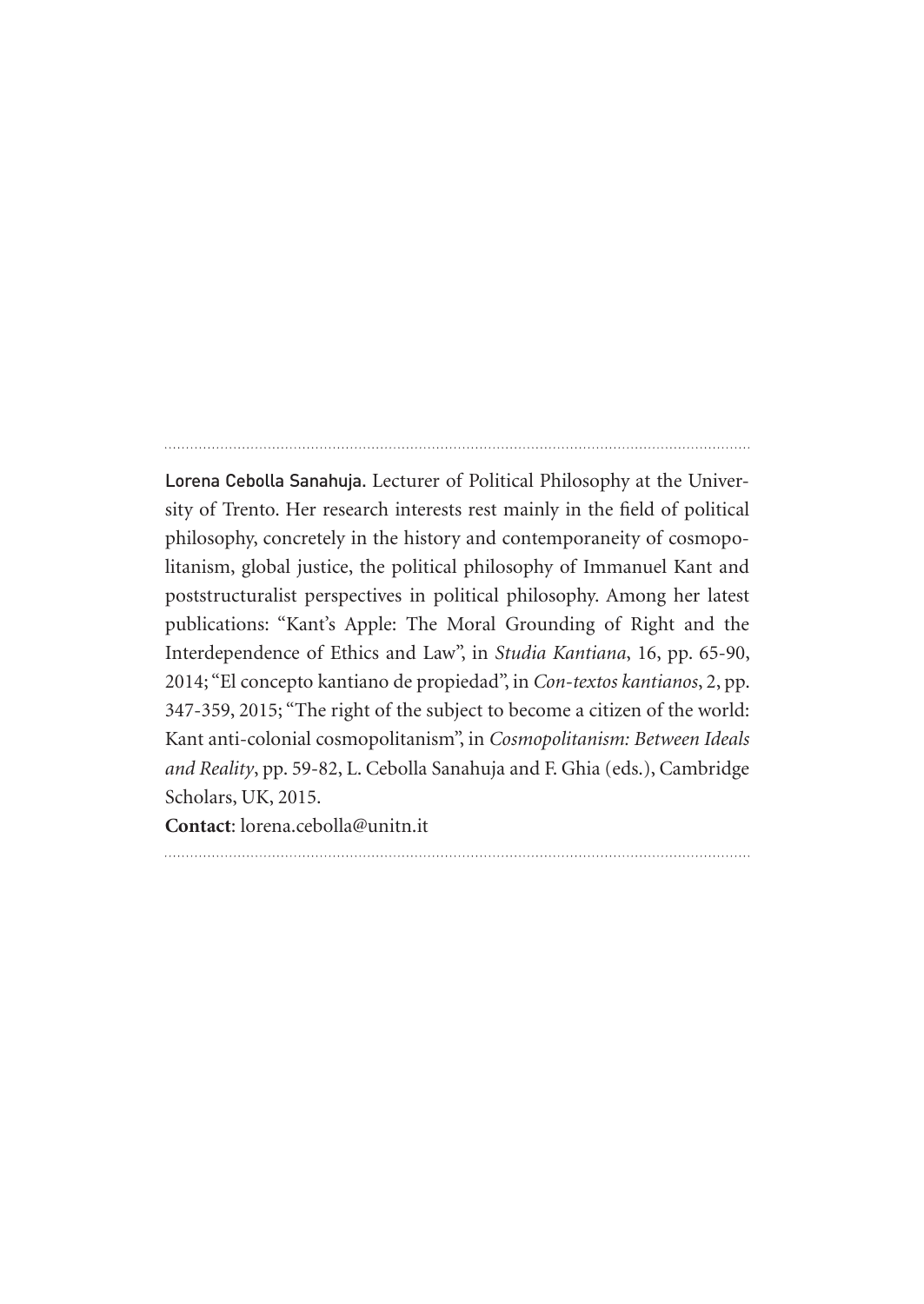# **EUROPE COSMOPOLITICAL OR POPULIST: JUSTICE AND SOFT POWER IN PERSPECTIVE**

### Lorena Cebolla Sanahuja

Università degli Studi di Trento

DOI: 1017450/160206

Reception date 30<sup>th</sup> June 2016; acceptance date 20<sup>th</sup> July 2016. This article is the result of research activities held at the Dipartimento di Lettere e Filosofia, Università degli Studi di Trento.

# **Abstract**

Today Europe faces a dilemma: to be cosmopolitical or not to be. The peril of disintegration of the European Union announced by the recent Brexit results and the rise of right-wing populism through Europe calls for an exercise in soft power by the European Union in matters regarding political negotiation and conflict mediation within its space. This capacity seems, however, to be missing. This paper defends that, in order to regain a consistent soft power, the European Union must devise a hegemonic strategy aimed at constructing a European liquid identity from a democratic subject position that might be defined as strongly cosmopolitan.

# **Keywords**

Soft power, populisms, hegemony, cosmopolitanism, justice.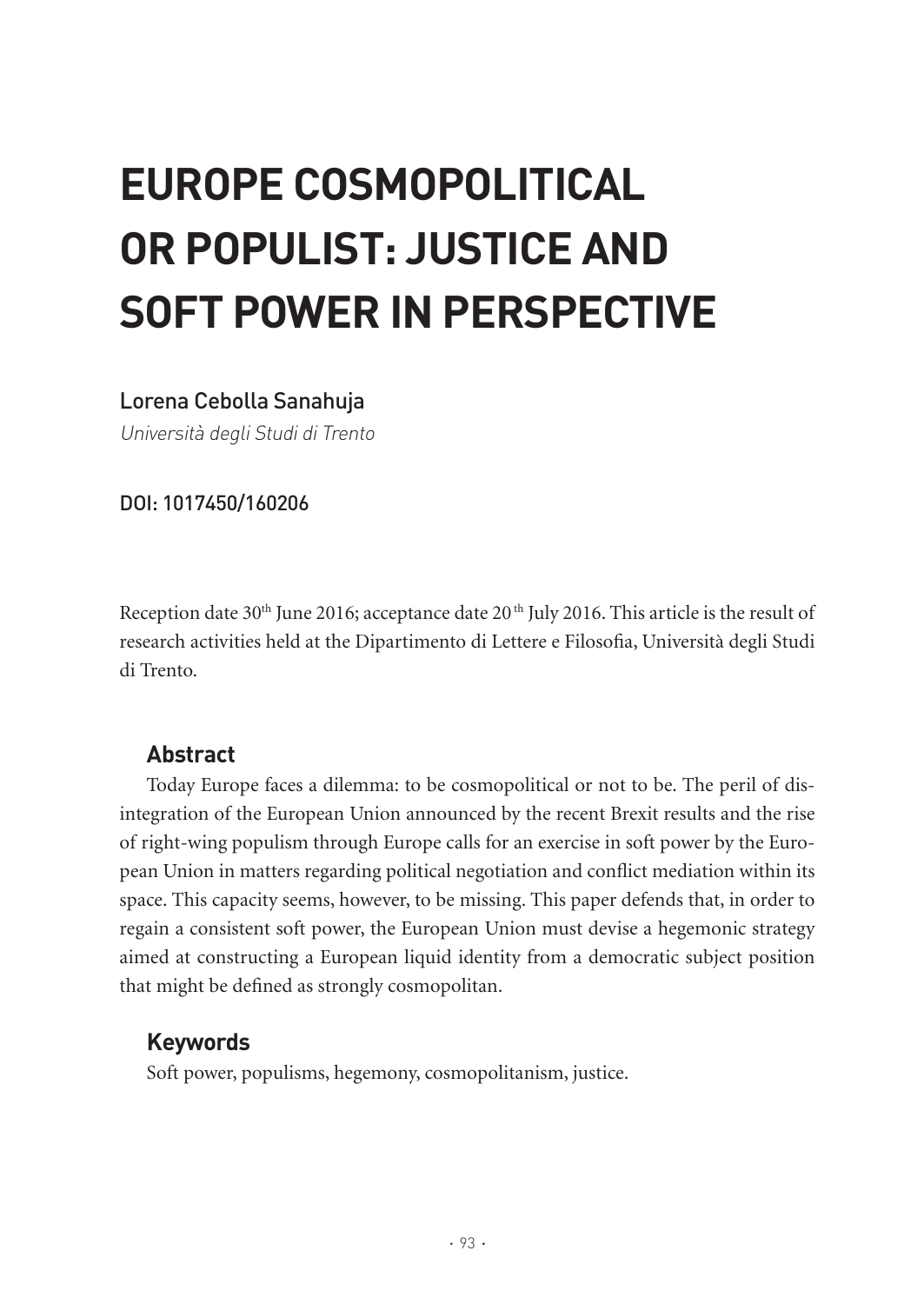#### **Resumen**

Europa afronta hoy un dilema: ser cosmopolita o dejar de serlo. El peligro de desintegración de la Unión Europea anunciado por los resultados del reciente *brexit* y por el auge de los populismos de derecha en toda Europa reclama un ejercicio de *soft power* por parte de la Unión Europea en materias relacionadas con la negociación y la resolución de conflictos en su espacio interno. Esta capacidad, sin embargo, parece estar ausente. Este artículo defiende que, para recuperar una capacidad consistente de *soft power,* la Unión Europea tiene que diseñar una estrategia hegemónica destinada a construir una identidad europea líquida, a partir de una posición de sujeto democrático que puede definirse como fuertemente cosmopolita.

### **Palabras clave**

*Soft power,* populismos, hegemonía, cosmopolitismo, justicia.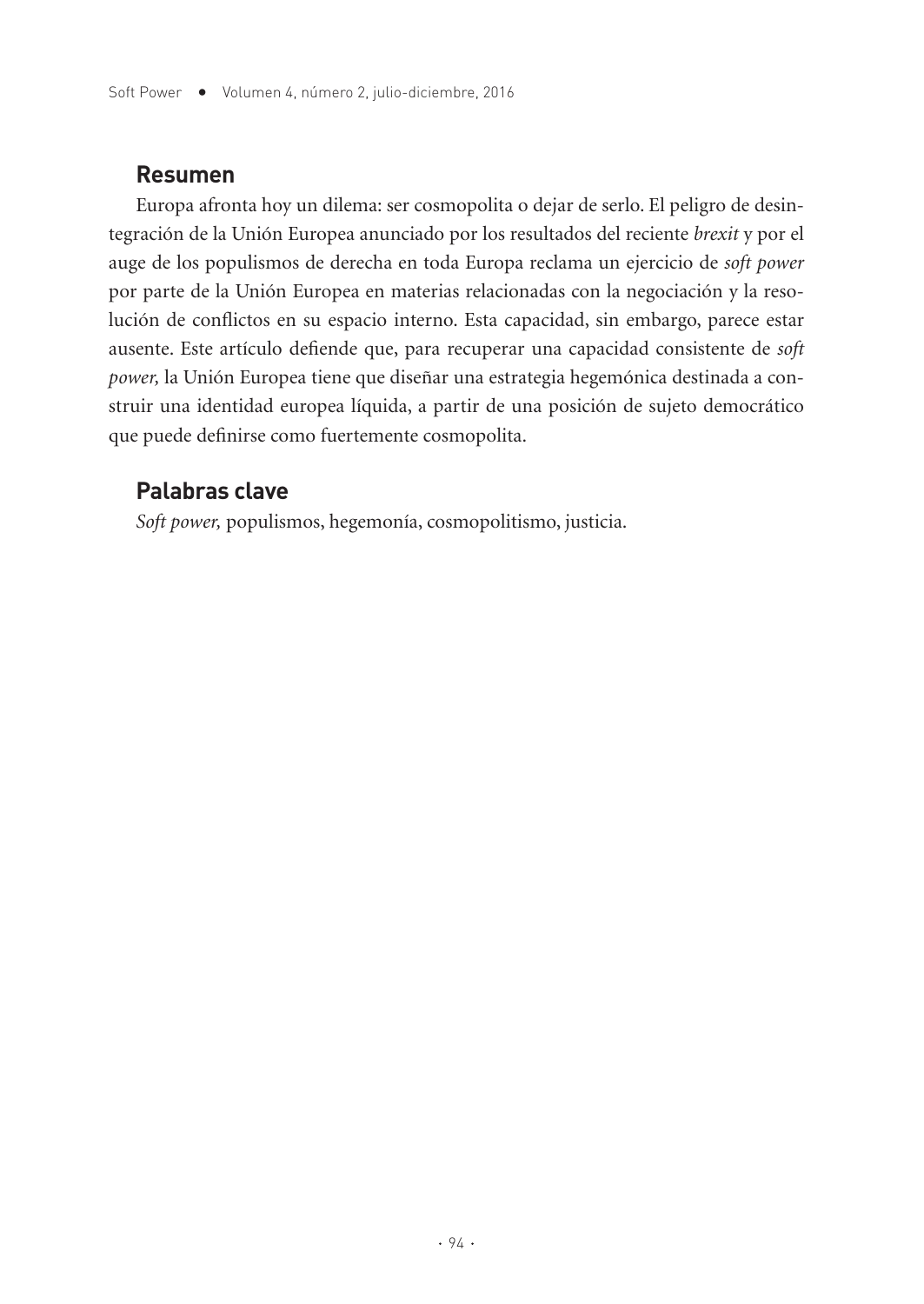#### **Introduction**

The most pressing matters on political negotiation and mediation for the EU have become internal. The peril of the EU disintegration calls for an exercise in soft power, but the Grexit, the Brexit, and the right-wing populism in different European countries, such as France, Austria or the Netherlands, speak of a lack of strategy for political dialogue and mediation, as well as of a void concerning a European identity able to articulate the different positions at play in the European arena.

These days Europe faces a dilemma, to be cosmopolitical or not to be. This seemingly presumptuous choice between what seems to be a utopian notion and a dystopian future is in reality a choice between, on the one hand, a much needed construction of a new European identity and tradition, a change in economic and social policies within the European Union and a continuation in strengthening and enlarging the politics of human rights application and, on the other hand, a progressive, sad and painful erosion and disappearance of Europe as a political-economic and social entity.

The danger to Europe as a political reality and as a project has been focalized lately in the crescent rise of right-wing populisms across Europe. In fact, populism, or right wing populism to be exact, is correctly analyzed as a response to the Europeanization process that begins in the 80's, together with the crisis and effects of neoliberal economy<sup>1</sup>. The Brexit results are the clearest effect of this populism that is not state-centered, but that constructs the idea of a people through its opposition to an international political body. In this sense, right populism has created "the people" through a re-creation of the anticolonial discourse, with Europe (its bureaucrats, the troika and/or simply Germany or France) as the oppressive colonial mother and its states as the exploited colonies. The EU is been thus used as the main negativity or opposite in order to create new identities, that, at least until this moment, does not seem to be able to consistently resist after a real break happens<sup>2</sup>.

<sup>1.</sup> See for example: M. Berezin, *Illiberal Politics in Neoliberal Times*, Cambridge University Press, Cambridge (UK), 2009; D. Albertazzi, D. Macdonell (eds.), *Twenty-first Century Populism The Spectre of Western European Democracy*, Palgrave Macmillan, Houndmills-Basingstoke-Hampshire, 2008; J. Rydgren (ed.), *Movements of Exclusion: Radical Right-Wing Populism in the Western World*, Nova Science Publishers, New York, 2005.

<sup>2.</sup> This seems at least to be the case in the UK after the success of the "leave" votes at Brexit. A dissolution of populism and a reenactment of the traditional political positions and the varied subjects they represent seem to have re-occupied the position of "the people" that the UKIP's discourse constructed. This is reflected in the general UK's atmosphere of astonishment regarding the Brexit result, as if "the people" confronting Europe had been the monster of a nightmare which effects have overcome the realm of the unconscious and appeared in the one of reality.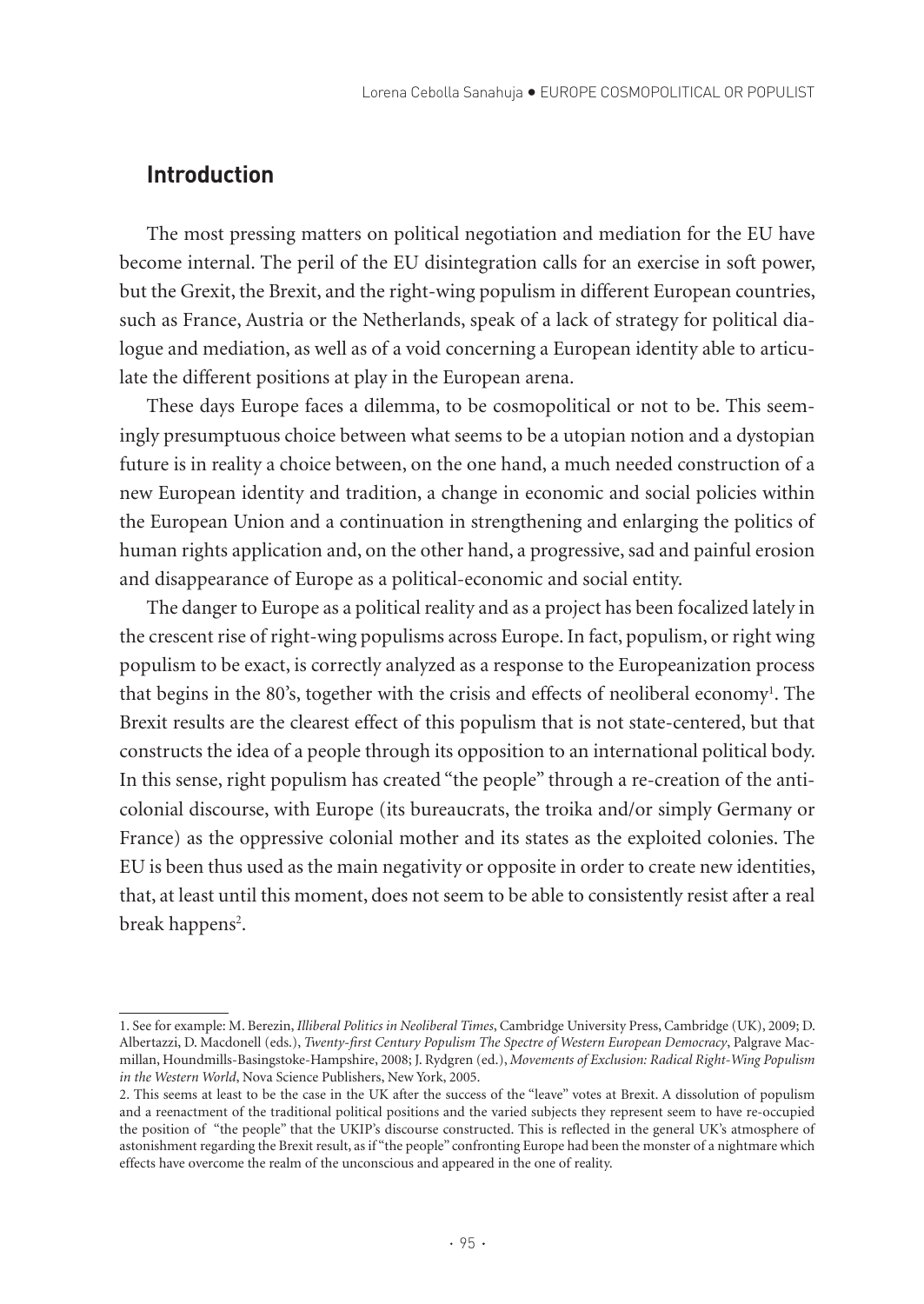The immigration problem has functioned in this scenario as a common denominator for the elaboration of a peoplehood constructed according to the logic of a hegemonic strategy: a unity arising above a manifold of positions that have in common a general dissatisfaction towards institutions because of their incapacity to respond to their claims, and that become one or united when a certain discourse or rhetoric articulates their demands and dissatisfactions upon a contingent commonality. The xenophobic or racist discourse that stays at the basis of many European populisms has evolved into a discourse for which "the immigration problem" represents the key to reunite all the social problematics that result from a neoliberal economy subjected to endemic crisis; a discourse that has its articulatory basis in the lost of state sovereignty that follows the Europeanization process and that perceives in the European Union a usurper of power and the main cause for the degradation of the welfare state. This discourse is, of course, not based on a void, but it follows a progressive impoverishment of the European middle-class and a perilous precarious situation of the lower clases since the 2008 crisis. This general degradation of the social conditions within the EU has shown a lack of mediation between the powerless and the powerful, one that is evident in the failure of the EU political parties to represent aggregated interests and to transform them into concrete politics aimed at lessening this gap<sup>3</sup>.

Brexit "leave" results are thus a direct consequence of this perception of the EU as a sovereign phantom that interferes in domestic issues robbing state governments of their capacity to attend to social problematics, instead aggravating them without offering a response to the social gap in the exchange. A situation that, as mentioned above, has found in the immigrant crisis the scapegoat to the general discomfort regarding the consequences neoliberal economy has for social security and stability.

This perception of "Europe bureaucrat" is accompanied by another one that sees in the European Union and in European citizenship a polity. This is mainly the understanding of Europe that young generations (generations Y and Z) profess, since they are generations that grew and/or were born European and for whom Europe has a meaning that might compete with the one the nation-state has. A perception shared also by many of the older generations that contemplate Europe as the warrant and bastion of peace, democracy and justice. It is also an understanding projected outwards, a perception of Europe as a united "confederation-federation" of the states that form a unique polity. The internal perception is not without its problems, and has revealed itself in the

<sup>3.</sup> An analysis coincident with the studies of European Politics since before the Lisbon Treaty. See for example: J. Hayward (ed.), *Elitism, Populism and European Politics*, Clarendon Press, Oxford, 1996.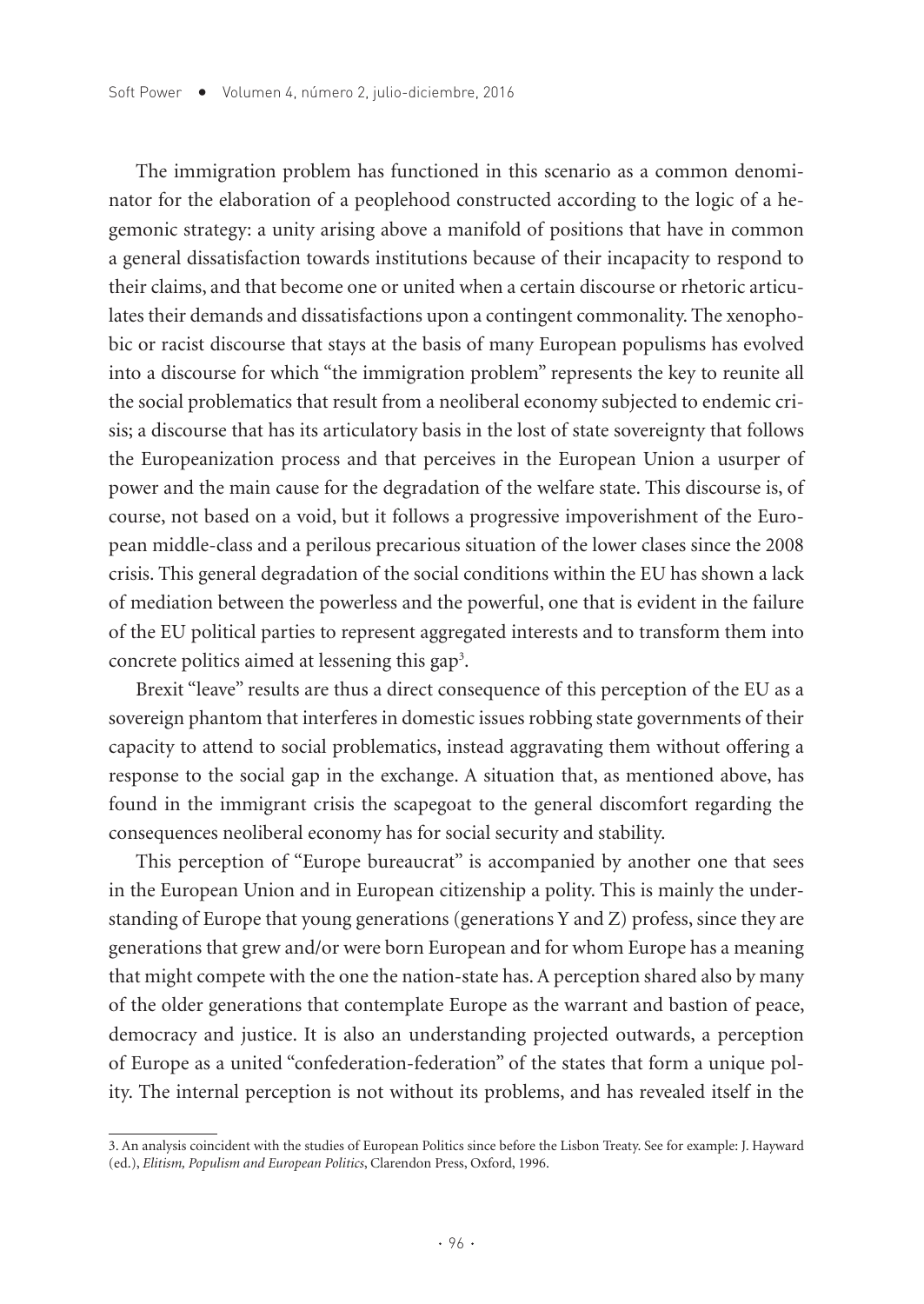popular backing of the Greek people in their demands of debt negotiation as well as (even though in a much more informal or opaque manner) in the recent petitions that have spread these days in social and other mass media of another referendum in Britain following the public regrets that some British have expressed regarding their votes for leaving the EU<sup>4</sup>. Merkel's declaration that Britain's EU exit did not need to be an accelerated process turned into a message of hope for young British, even though it rapidly changed into a menacing warning regarding the terms of the future UK-EU relations. The benevolent perception of the EU is thus double faced, regarding Europe as a polity of common identity as well as an object of critique regarding the effects of excessively stringent economic policies. It reflects, in this sense, a generalized lack of consistent soft power by the EU towards its own members.

#### **Soft power from within, hegemonic strategies**

The classical definition of soft power presents it as "the ability to get what you want through attraction rather than coercion or payments"5 , or, in other words "the ability to make others want the same as you want, through attraction rather than coercion"<sup>6</sup>. Tools of soft power are thus culture, political values and norms, economic, social and legal policies that are considered to be praiseworthy because pursue desirable and legitimate ends, enshrined effectively, in the case of the EU, in texts such as the Charter of Fundamental Rights of the European Union.

The soft power that the EU has as a global actor based on these sources of influence has been extensively analyzed<sup>7</sup>. But what about the soft power that the EU has regarded its own members? EU power within the EU space is mainly a function of the different actors of which it is composed. The willingness that all the EU states manifest of being part of the EU, or the EU soft power regarding its own members can be explained

<sup>4.</sup> See as an example the following press releases the days following the Brexit results: http://www.bbc.com/news/uk-politics-eu-referendum-36629324.

http://www.telegraph.co.uk/news/2016/06/28/petition-for-second-eu-referendum-hits-4-million-as-hundreds-att/. http://qz.com/716947/four-ways-the-uk-can-reverse-brexit-if-it-really-really-wants-to/.

http://www.abc.net.au/news/2016-06-25/young-brits-declare-brexit-result-not-in-my-name/7543316.

<sup>5.</sup> J. S. Nye, *Soft Power: The Means to Success in World Politic*s, Public Affairs, New York, 2004.

<sup>6.</sup> K. L. Nielsen, "EU Soft Power and the Capability –Expectations Gap", in *Journal of Contemporary European Research*, 9, 5, 2013, pp. 723-39, p. 724.

<sup>7.</sup> See as example R. Ginsberg,"Conceptualizing the European Union as an International Actor: Narrowing the Theoretical Capability-Expectations Fap", in *Journal of Common Market Studie*s, 37, 3, pp. 429-54; J. McCormick, *The European Superpower*, Palgrave Macmillan, Houndmills-Basingstoke-Hampshire, 2006.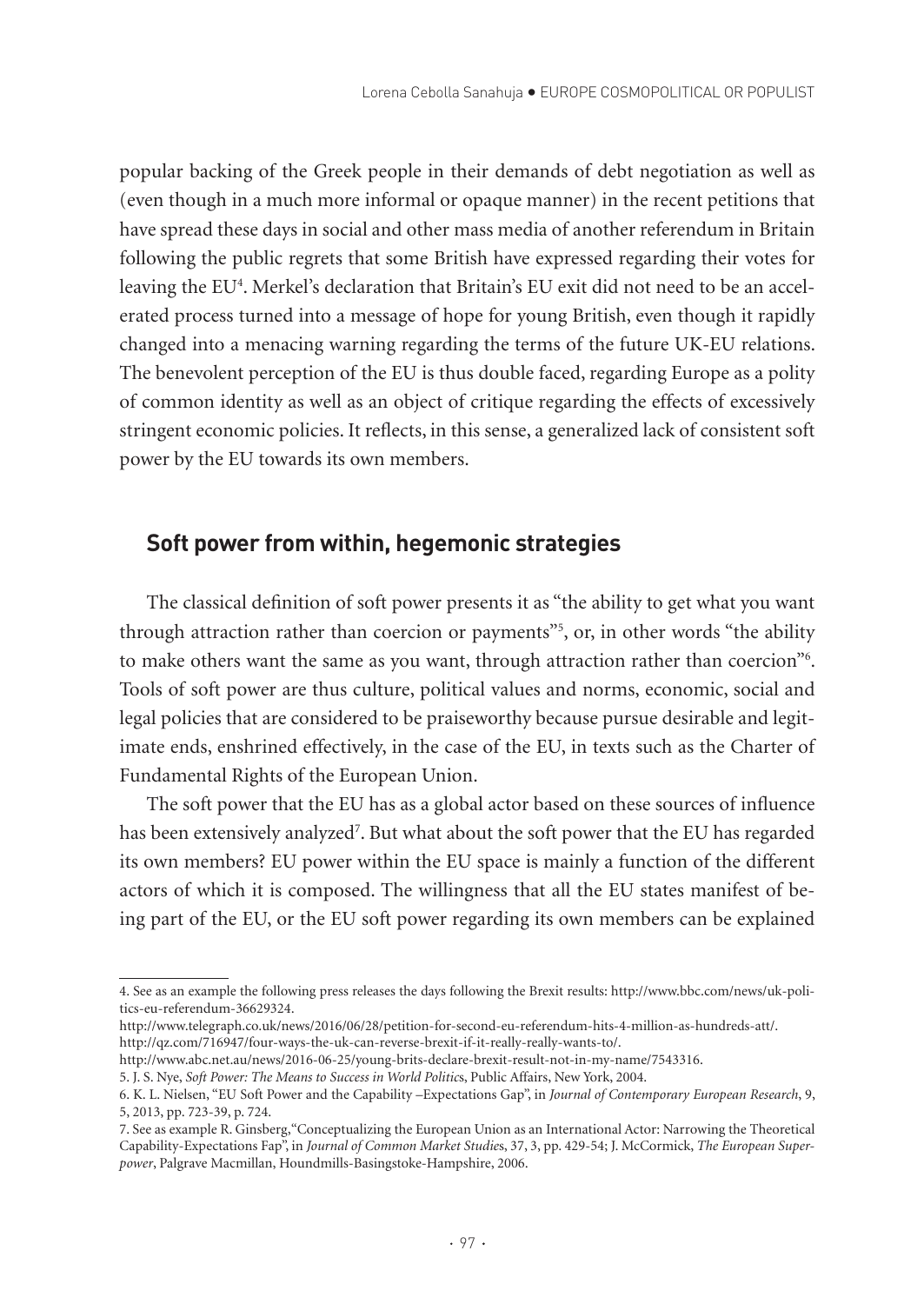exactly, or in the same terms, as that of its potential members. There seems to be no further articulation of European attractiveness beyond the elements that configure it as an external tool of international power. Instead, it seems that within its borders the EU functions more and more as a source of hard power, lately and mainly under the form of sanctions regarding economic breaches from EU directives. In other words, there is not an EU politics of hegemony or a hegemony force or power of the EU that can exercise a soft power able to articulate its different unities such as the one exercised by the right-wing populist movements. This is probably because the European Union is understood, within the European space, to be basically or essentially formed not as a subject or as an identity, but as a composite of autonomous subjects united mainly by economic interests. Paradoxically, this lack of any type of subject underlying a complexity of autonomous differences has been analyzed by the political philosophers of hegemony as the adequate point of departure from where to construct of a democratic hegemony in the contemporary reality of industrialized democracies<sup>8</sup>. But the opportunity to elaborate a hegemonic strategy from this starting point is being ignored or left to itself, risking this way a perception of the EU, as we said, not as a unit of articulation of differences that might be able to exercise a strong soft power towards itself, but as a mere bureaucratic economic-oriented entity that, without this hegemonic democratic strategy, faces the peril of becoming the perfect objective of populist politics and their hegemonic discursivity.

To create a new source of soft power, able to figure and function as a nodal point for conflict mediation towards the inside of the European Union through a hegemonic strategy that aims to explicitly construct a European demos<sup>9</sup>, might be the only solution to confront the right-wing populist discourses.

The hegemonic strategy consists mainly in a unifying discursive strategy that is able to articulate around a unit or subject a series of autonomous positions that present or represent their own independent demands or requests, within a field of antagonistic forces. In contemporary societies crisis are endemics, and the field of conflictuality is ever present. The understanding of the contemporary conflictuality has been clarified by Laclau and Mouffe, who explain it, as well as the emergence of new political subjects, as part of the democratic revolution, as a result of: "commodification and bureaucrati-

<sup>8.</sup> E. Laclau, Ch. Mouffe, *Hegemony and Socialist Strategy: Towards a Radical Democratic Politics*, Verso, London-New York, 2001(2nd ed.).

<sup>9.</sup> As opposed to a construction of the demos in a spontaneous manner resulting from the perception of a common identity through shared ends. This was the analysis of the European strategy by G. Ash, "Catching the Wrong Bus? Europe's Future and the Great Gamble of Monetary Union", in *Times Literary Supplement*, 5 May 1995.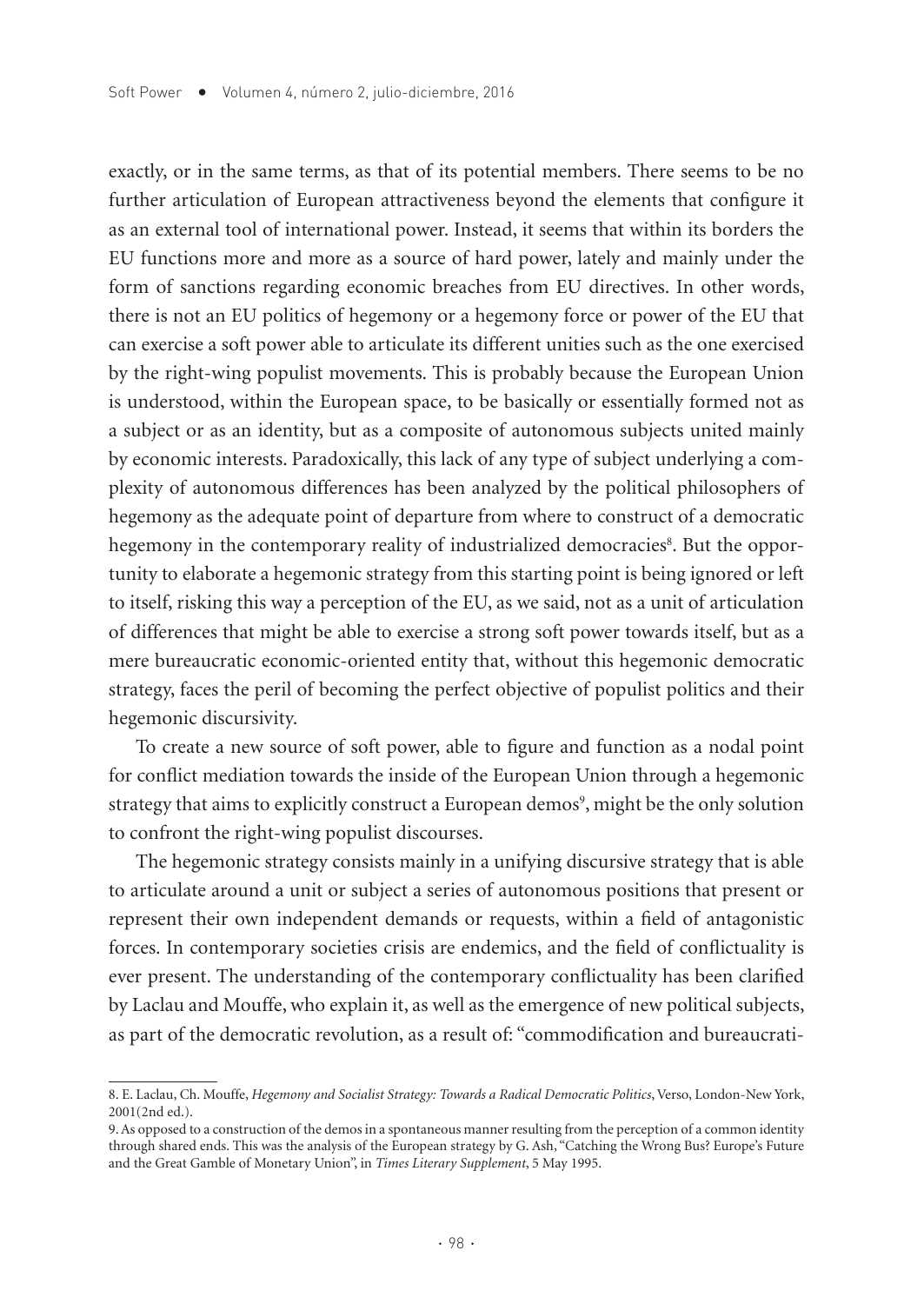zation of social relations on one hand, and the reformulation of the liberal-democratic ideology –resulting from the expansion of struggles for equality– on the other"10. This is why today the autonomous or independent demands present themselves as claims for equality, because contemporary democracies are defined in function of the redefinition of the liberal-democratic ideology, that displaced the struggle form liberty to the struggle from equality, from "equality of opportunities to equality of results, and from equality between individuals to equality between groups"<sup>11</sup>, and as thus, "liberty has become to mean the 'capacity' to make certain choices and to keep open a series of real alternatives. It is thus that poverty, lack of education, and great disparities in the conditions of life are today considered offences against liberty"<sup>12</sup>. Thus, it is clear that "capacitation" has become one of the key concerns of all contemporary hegemonic discourses. It is around this concept that hegemonic discourses arise, defining the individual and its potentialities through it, establishing a rhetoric that depending on the treatment of this matter becomes ultimately totalitarian or, as we will propose to the EU, radically democratic.

The difference between a hegemonic discourse and strategy for the EU such as the one we present here and the hegemonic discourse populisms exercise stays in the fact that the former should be defined from the starting point of a democratic subject position. That is, while populisms construct their hegemonic discourse through a division of the political in two, by the construction of "the people" through the identifying and opposition of "the oppressor" (the cast, class, élite, bureaucrats, etc.), a democratic hegemonic discursivity does not need of this division, but should insist in the new political configuration of our societies, and establish a hegemony that instead of creating two confronting subjects highlights the differences and autonomous positions defining the multitude of contemporary existing political spaces. An articulation of differences that does not pursue thus the creation of a fixed identity or a totalitarian subject (and so without the need to identify the negative element that determines such a positive identity), but that insists in the current democratic shaping of our societies, multiplying the political spaces, multiplying thus the spaces for identification, affiliation, discussion, requests…

If the aim of the hegemonic democratic strategy is the creation of such a "liquid identity", Europe, as the speaker of a discourse on legitimacy, has the vantage

<sup>10.</sup> E. Laclau, Ch. Mouffe, *Hegemony and Socialist Strategy*, p. 163.

<sup>11.</sup> Ibid., p. 166.

<sup>12.</sup> Ibid., p. 172.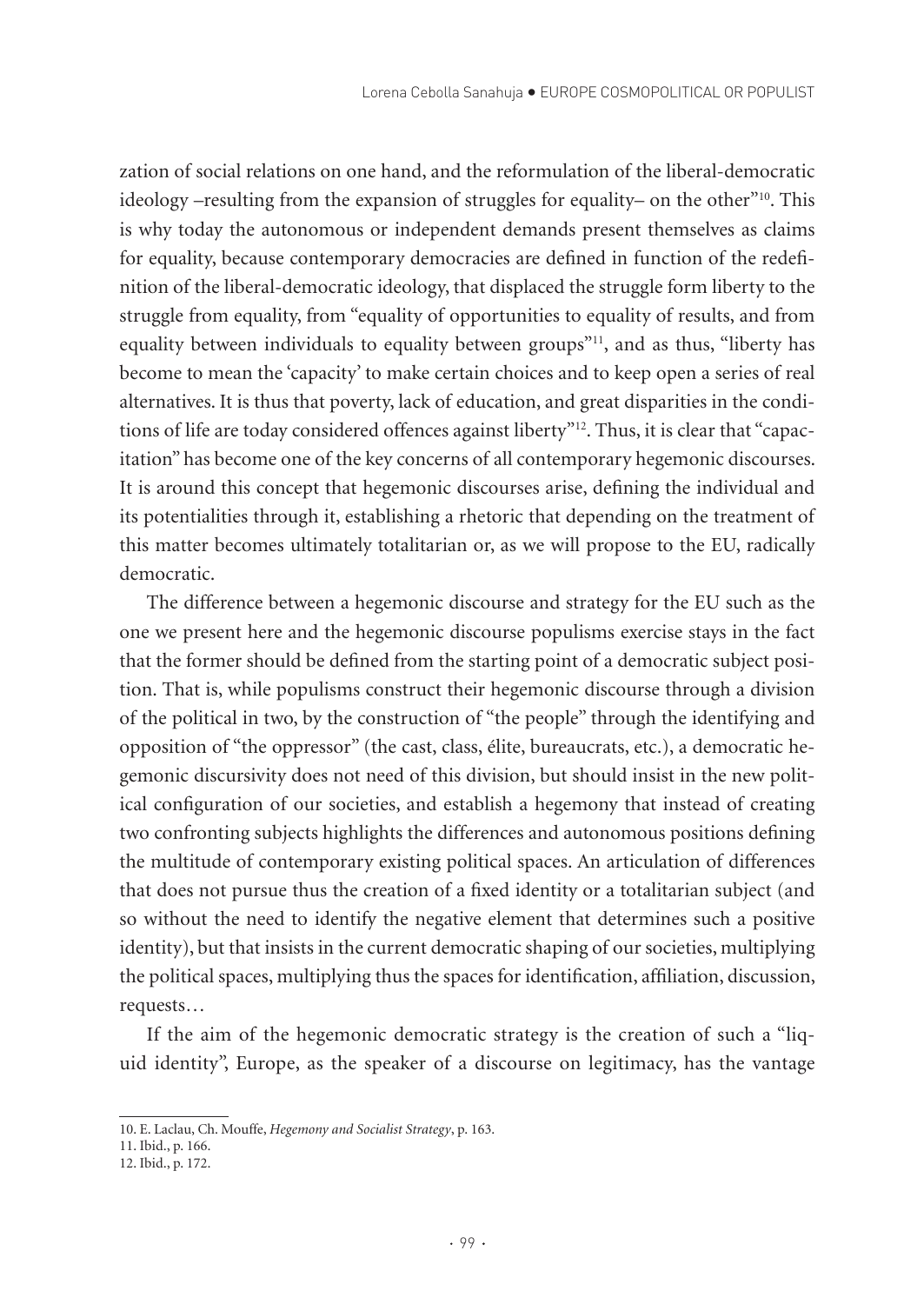point that it can become a hegemonizing subject without becoming a fixed subject summarizing a closed totality. Given the multiplicity of identities and legacies due to its very structure, Europe does not need to construct its identity around the label "European citizenship", but can instead develop a discourse that includes more focal points than that of citizenship, such as economy, ecology, genre…, manages to create the equivalence necessary for a hegemonic position through the articulation of varied and continuously transforming positions that summarize the mobile positions of the individual, understood then not as a "determined individual" but as a "liquid individual"13. The EU seems to be working, however, in a direction that complements the neoconservative perspective that is proper of right-wing politics and populisms, that is, depoliticizing the fundamental decisions on economic and social policies through the removal of public decisions from political control and addressing them to the responsibility of experts.

The hegemonic strategy that follows a democratic subject positions has, in addition, the vantage that the contingency and variability that define it might result paradoxically stable when confronted with a populist hegemonization, that needs to reinforce their discourse and insist in the negative element that defines it continuously, since otherwise the different autonomies conforming the notion of people dissolve in their original antagonistic positions spontaneously $14$ .

Accompanying the hegemonic discursivity that aims for the articulation of differences through the creation of a liquid or plastic European identity must exist as well a "set of proposals for the positive organization of the social"15. When a hegemonic discourse has no further objective than the creation of a negativity, that is, the obtaining and maintenance of power, then we are facing a kind of politics that is purely populist<sup>16</sup>. If, however, the hegemonic strategy aims to construct and reinforce the social and political space as democratic, then it needs to be accompanied by this kind of positive proposals that must count as additional sources of the existence of a soft power, and that have to be adequate for the democratic position it stems from.

<sup>13.</sup> We understood liquid individual as the adjective that corresponds to the individual in the liquid modernity coined by Zygmunt Bauman. In this case, the indeterminacy and insecurity attached to the subject's identity are rescued to give them a positive outcome as the result of a hegemonic democratic strategy whose aim is to multiply the political spaces where the individual discusses and confronts the chaos and insecurity that springs from its position in the globalized society. See. Z. Bauman, *Liquid Modernity*, Polity Press, Cambridge, 2000.

<sup>14.</sup> For this and further points on the character of populisms see the recent book of J. L. Villacañas, *Populismo*, La Huerta Grande, Madrid, 2015.

<sup>15.</sup> E. Laclau, Ch. Mouffe, *Hegemony and Socialist Strategy*, p. 189.

<sup>16.</sup> For a complete and complex analysis on populism see E. Laclau, *On Populist Reason*, Verso, London, 2005.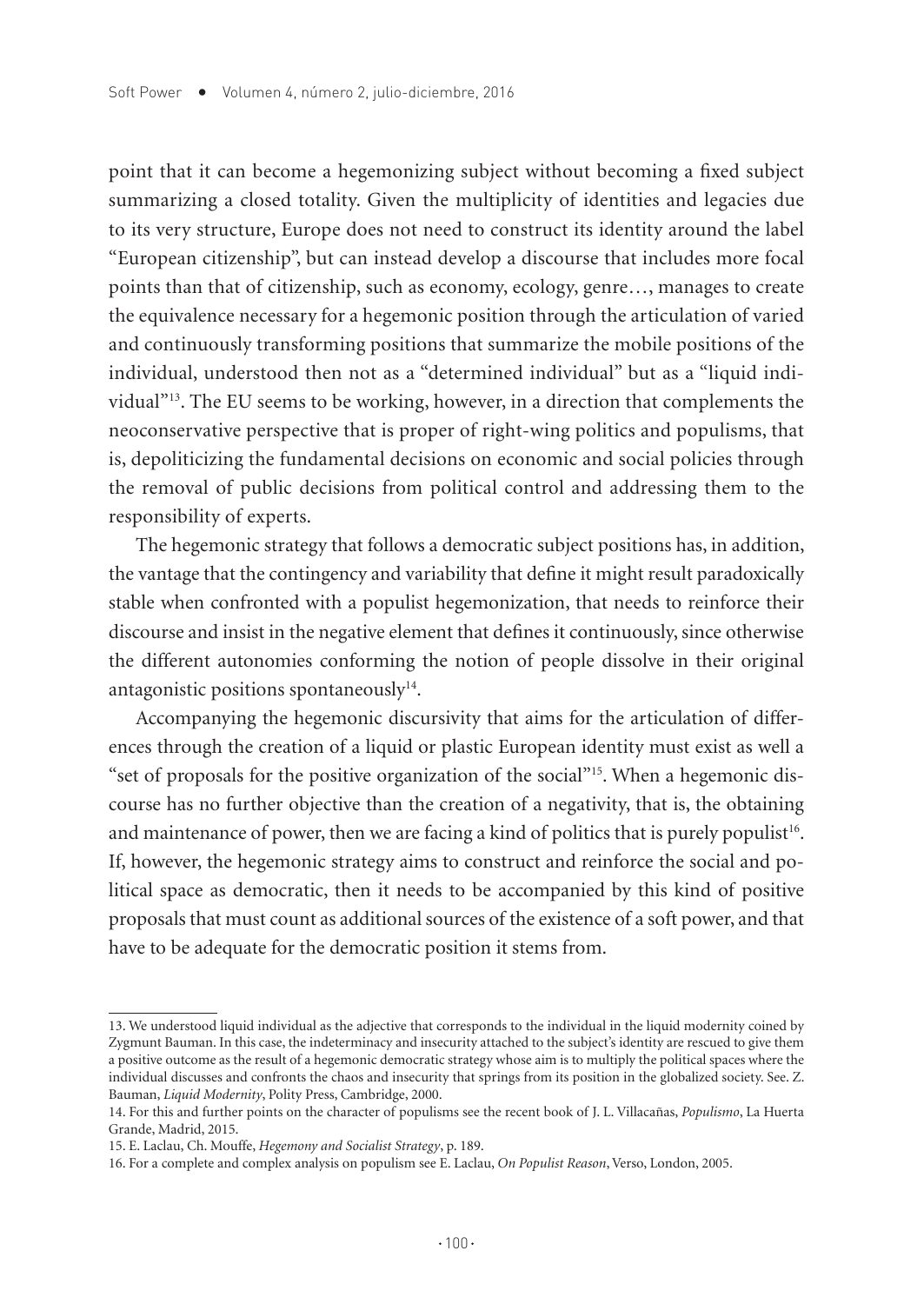To concretize the idea, the construction of the European identity, the creation of a subject of soft power toward its inside, might be constructed through a hegemonic strategy that presents the EU within Europe and for Europe as something more than a union of all its participants and of their respective democracies in a bureaucratic unit that works under the flag of the defense of human rights. The EU hegemonic strategy and its soft power should consist in becoming more than a democratic power, presenting itself as a cosmopolitan hegemonic power. And this because cosmopolitanism includes democracy as one of its components, while at the same time supersedes the latter with a series of premises and objectives that reflect more adequately the new contemporary configuration of social conflictuality.

#### **The cosmopolitan strategy**

Cosmopolitanism is a complex concept or notion in the sense that it reunites under a common heading a multiplicity of thoughts that regard the ethical, the moral, the political, the economic, the cultural, etc. At the basis of all these perspectives stays the centrality and desirability of the idea of a community of all humans that is viewed both as an interpretative concept as well as a desirable aim for our existing fragmented world. Cosmopolitanism in this multiple sense has, as has correctly noticed Georg Cavallar<sup>17</sup>, a dynamic nature, in the sense that it is a concept that has suffered along history an evolution, a widening in its content while as the same time considers its object, the community of all humans, as itself dynamic, that is, as an object to come, as a project instead of as something already given, conceived mainly as a contingent object, that is, of indefinite cause, form and content.

In what has already become the classical definition of cosmopolitanism by Thomas Pogge, we can summarize its essence as follows:

Three elements are shared by all cosmopolitan positions. First, individualism: the ultimate units of concern are human beings or persons rather than, say, family lines, tribes, ethnic, cultural, or religious communities, nations or states. The latter may be units of concern only indirectly, in virtue of their individual members or citizens. Second, universality: the status of ultimate concern attaches to every

<sup>17.</sup> G. Cavallar, "Dynamic Cosmopolitanism: A brief Sketch with a Special Emphasis on Kant", in L. Cebolla, F. Ghia, (eds.), *Cosmopolitanism: Between Ideals and Reality*, Cambridge Scholars, Newcastle, 2015, pp. 35-58.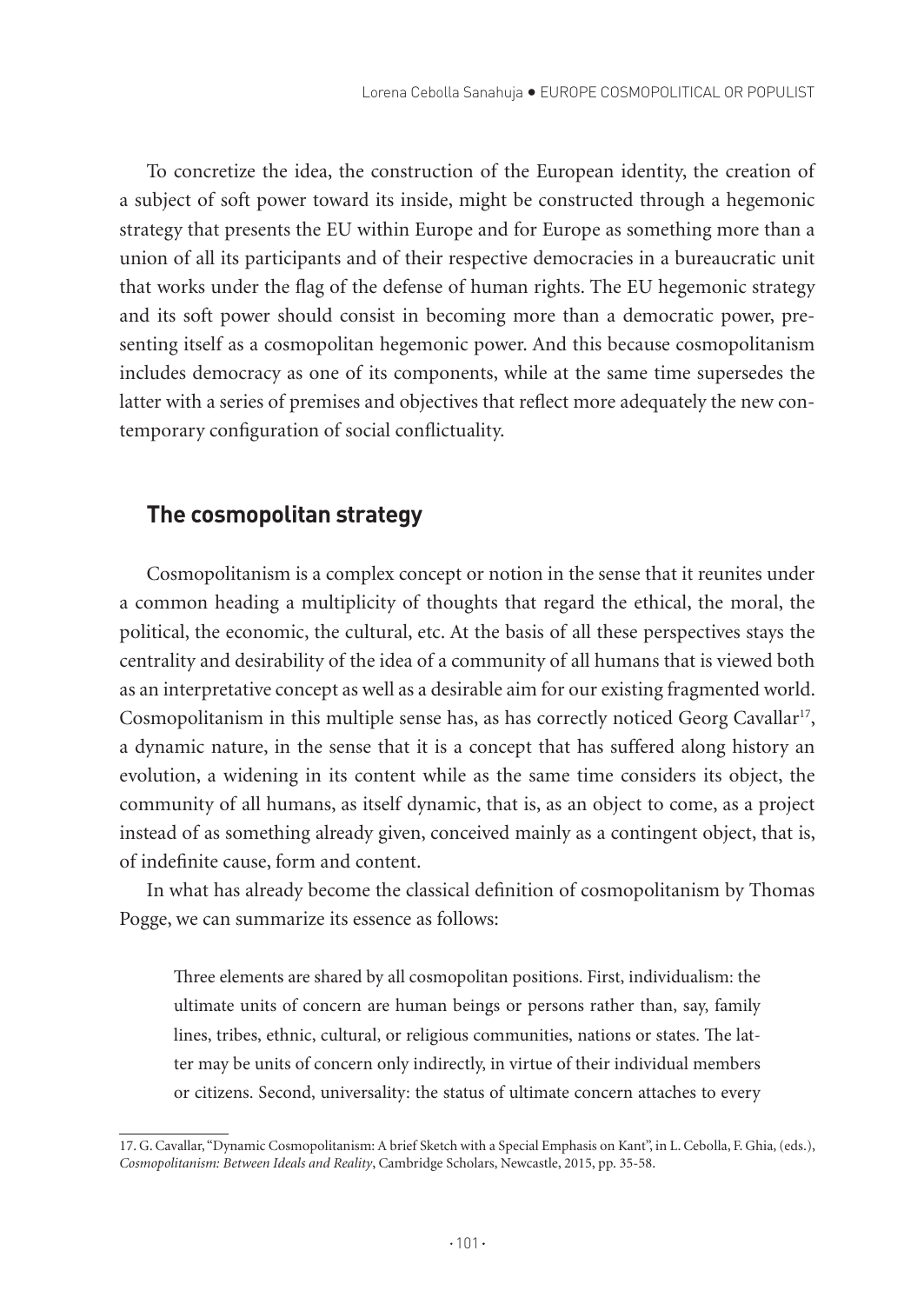living human being equally not merely to some sub-set, such as men, aristocrats, Aryans, whites, or Muslims. Third, generality: this special status has global force. Persons are ultimate units of concern for everyone-not only for their compatriots, fellow religionists, or such like<sup>18</sup>.

In recent years, the debate on cosmopolitanism in the political philosophical literature has taken mainly two approaches. One is related to the design of international institutions, and is well represented by the thought of David Held and Daniele Archibugi and their proposal of a cosmopolitan democracy. The other has to do with global justice, Charles Beitz and the diverse proposal for wealth redistribution at the global level by Thomas Pogge, Hillel Steiner and Paula Casal might be considered the most relevant references within this branch<sup>19</sup>. Held and Archibugi's design of a cosmopolitan democracy presents it like a form of a parliament or assembly of democracies, that, as the Kantian idea of a federation of republics, functions as a center of attraction for the other non-democratic countries that stand towards it in an ongoing relation of eventual membership based, precisely, on the traditional sources of soft power this nucleus of democratic states have. The other cosmopolitan trend is preoccupied with a mechanism of taxation to realize global justice.

At the basis of all these perspectives stays the idea of a global community of law, that is, of a community in which all the subjects have the same fundamental rights and duties, while at the same time enjoy different cultures and diverse configurations of the social and political spaces where duties and rights are reified. A community where national and regional borders do not signify limitations regarding the exercise of those rights and duties, but the porous limits cultural, political and social configurations, an idea of a community of communities, where the individual is not thought of as a pre-social entity but as deeply embedded in multiple groups and levels of allegiance.

<sup>18.</sup> T. Pogge, "Cosmopolitanism and Sovereignty", in *Ethics*, 103, 1992, pp. 48-75, pp. 48-49.

<sup>19.</sup> See as reference texts: Ch. Beitz, "Justice and International Relations", in *Philosophy and Public Affairs*, 4, 4, 1975, pp. 360-89; Ch. Beitz, "Cosmopolitan Ideals and National Sentiment", in *The Journal of Philosophy*, 80, 10, pp. 591-600; D. Held, "Democracy: From City-States to a Cosmopolitan Order?", in *Political Studies*, 40, 1992, pp.10-139; D. Archibugi, *The Global Commonwealth of Citizens. Toward Cosmopolitan Democracy*, Princeton University Press, Princeton, 2008; Th. Pogge, *World Poverty and Human Rights*, Polity Press, Cambridge, UK, 2008 (2n ed.); H. Steiner, "Just Taxation and International Redistribution", in *Nomos*, 41, 1999, pp. 171-191; P. Casal, "Global Taxes on Natural Resources", in *Journal of Moral Philosophy*, 8, 2011, pp. 307-327; H. Steiner, "The Global Fund: A Reply to Casal", in *Journal of Moral Philosophy*, 8, 2011, pp. 328-34; Th. Pogge, "Allowing the Poor to Share the Earth", in *Journal of Moral Philosophy*, 8, 2011, pp. 335-352.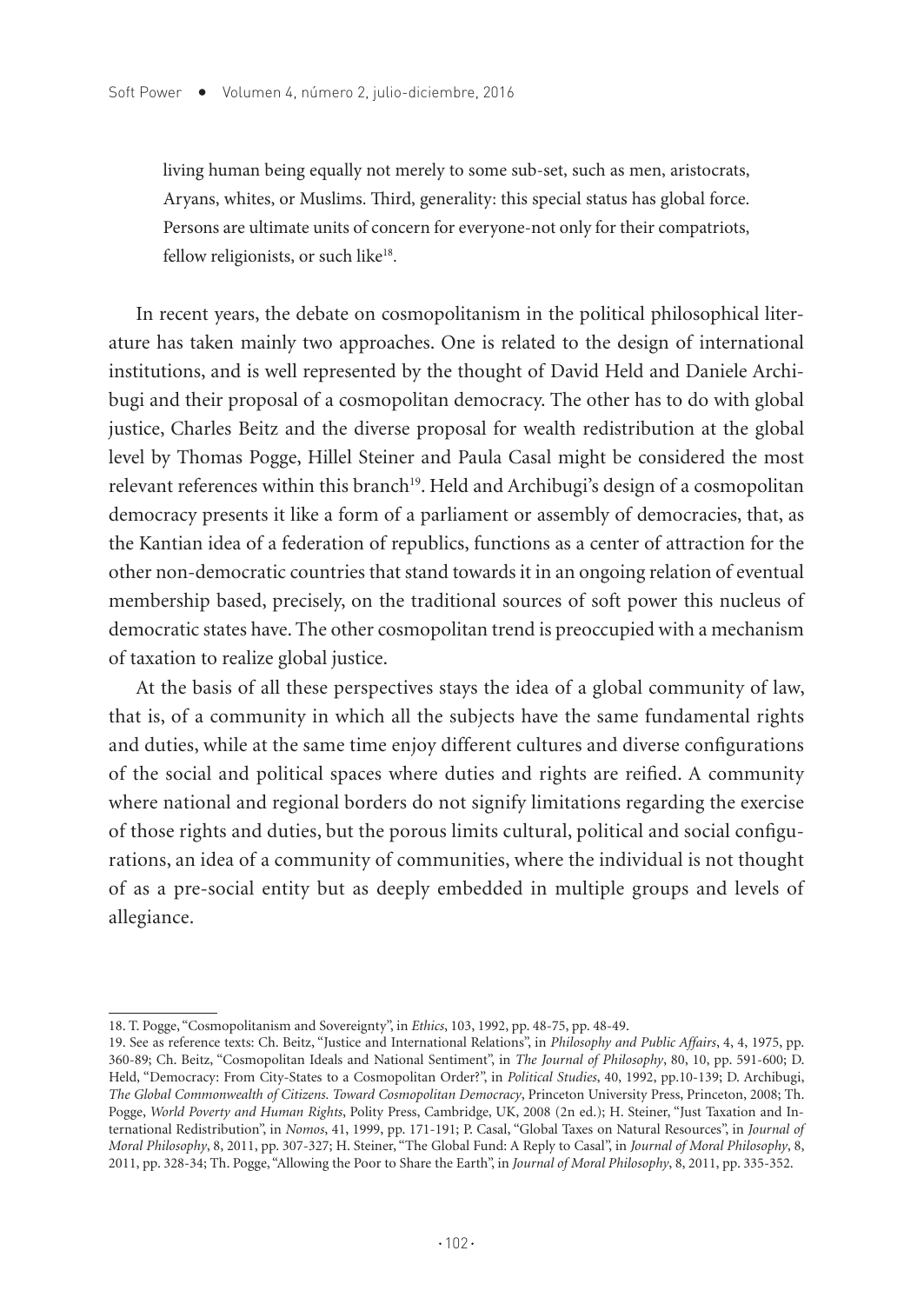The combination of the importance given to the individual together with the space conceded to the community allows the cosmopolitan perspective to become a non-conflictual object of allegiance, as well as a privileged frame for the construction of a hegemonic discourse.

Also, strong in the cosmopolitan conception is the idea of distributive justice as the point of departure for a capacitation of the subject in order to become an "active citizen" and an "active individual" in a democratic space. An idea that is coincident with how democracy is understood according to what we have mentioned as the democratic revolution, that is, a place of multiple political spaces, composed by an essential difference that is articulated contingently. Within this capacitation through a distributive justice in the democratic space an important point in the cosmopolitan discourse is the insistence on the rights of the individual as possessor of a part of the common resources of humanity. As pointed before, this discourse is not one based in a modernized jusnaturalism, that is, defending what is owed to the individual prior to its incorporation on the social space, but is one that considers what is fundamental to the liberty of the subject as inserted in social relations. The capacitation of the individual through the acknowledgment of her right to be a possessor of a common property that is defined mainly as natural resources (paying attention thus to their nature as renewable and non-renewable, to the product of their use and how this relates to the right each individual has to the source of origin of the industrial activity, etc.) within the context of social interaction and the political construction of autonomous positions of equality, offers an opportunity to create a discourse of equivalence without establishing a totalitarian identity necessarily opposed to the "Other". There is no-"Other" to the cosmopolitan position. Liberty and equality are rescued in the cosmopolitan discourse as mere elements for articulation, not for opposition.

# **EU Cosmopolitical**

For the EU to have a hegemonic discourse and strategy able to function as a source of strong soft power towards its member countries, it should adopt a cosmopolitan discourse highlighting all the components of the cosmopolitan perspective just mentioned above. In fact, if we look into anti-cosmopolitan or communitarian literature<sup>20</sup>,

<sup>20.</sup> See as paradigmatic examples: M. Walzer, "The distribution of Membership", in P. G. Brown, H. Shue(eds.), in *National Autonomy and Its Limits*, Rowman & Lettlefield, Totowa, 1981, pp. 1-35; D. Miller, "The Ethical Significance of Nationality",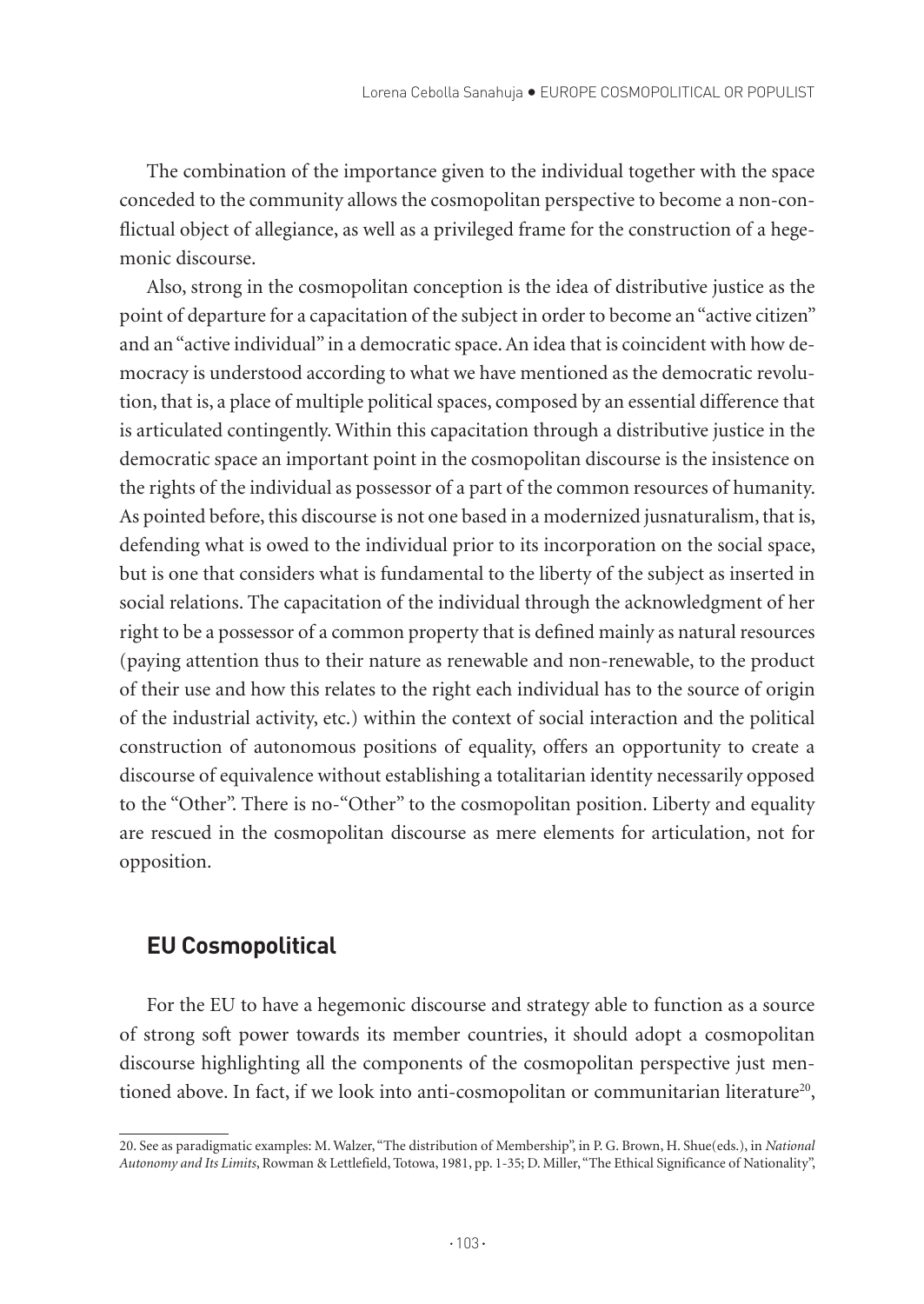we can find all the elements that define the current relation of Europe with its member states, that is, a relation that is determined by the definition of the state as a primary object of allegiance based on structural or fundamental reasons related to what is considered its exclusive moral, juridical, or pragmatic characteristics. If communitarianism has proved to be the incorrect strategy form where to construct the European identity, it might be the case that the better option is to look into the discourse direct opposite, cosmopolitanism.

As a starting point, and in order to avoid becoming the negativity of right-wing European populism, Europe has to construct its hegemony through a cosmopolitan discourse that regards social and economic justice. A discourse concerning the individual as an active subject, independently of its social affiliations and nationality, and with the capacity to interact in the social and political problematics that concern the different positions defining her liquid identity, and that conforms the social and political space of conflictuality. At the same time this discursivity considers the individual from the logic of the generality characteristic of cosmopolitanism, that is, from the logic of equality. To this equality cosmopolitanism can add the element of liberty and autonomy that constitutes it as a discourse apt to represent the "democratic hegemonic position". The cosmopolitan idea of the "commons", we will see, would serve as the focus for the widening of the political spaces while at the same time contributing to the creation of this plastic identity through the acknowledgment of a common tradition and common objectives.

On this logic, the EU cosmopolitan hegemonizing strategy should regard the construction of a European identity through the proposal of specific policies regarding justice with the EU zone. The current EU program on Justice is nowadays focalized in granting EU citizens access to justice, movement, right of access to employment and so, mainly, constructed on a perception of the subject as a consumer and as a commodity. "Justice for citizens and justice for growth: a true European area of justice will make citizens' lives better and allow businesses to make full use of the single market", the subtitle of the EU document on policies and programs in plan until 2020 regarding the area of EU justice, fundamental rights and equality<sup>21</sup>, offers us an accurate description of what is today conceived as the European individual. She is regarded not as a subject of capacitation but as a subject of market, and it reflects a conception of the individual that is

in *Ethics*, 98,4, 1988, pp. 647-62; R. E. Goodin, "What Is So Special about Our Fellow Countrymen?", in *Ethics*, 98, 4, 1998, pp. 663-686; M. Blake, "Distributive Justice, State Coercion, and Autonomy", in *Philosophy and Public Affairs*, 30, 30, 2001, pp. 257-296; D. Miller, "National Responsibility and Global Justice", in *Critical Review of International Social and Political Philosophy*, 11, 4, 2008, pp. 383-399.

<sup>21.</sup> See http://europa.eu/pol/rights/index\_en.htm.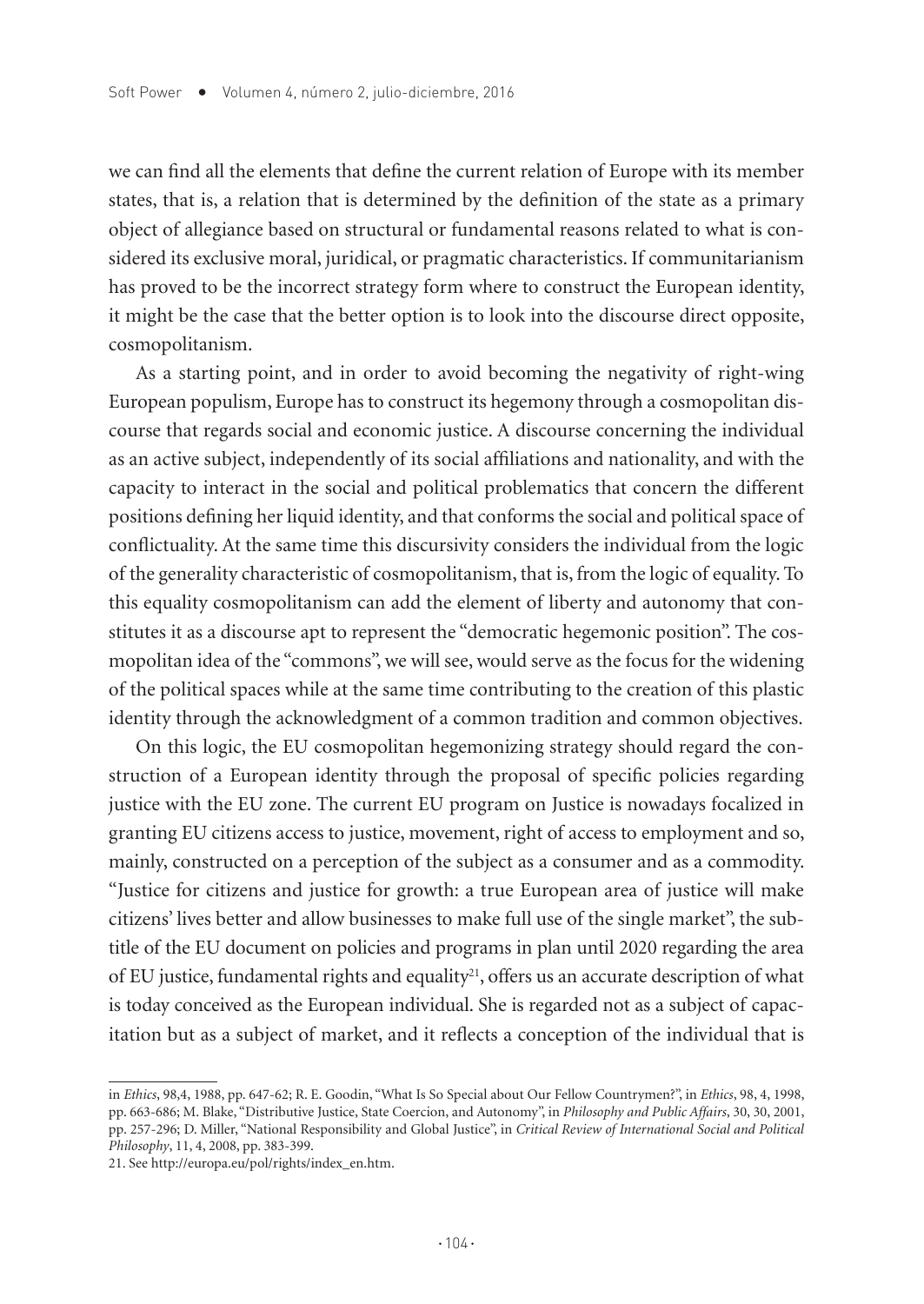far from cosmopolitan, but neoliberal oriented, centered on the individual as strongly commoditized.

While the commoditization of the subject is one of the factors defining the contemporary democratic "subject", it is precisely the confrontation to it and the confrontation arising from it that generates antagonisms and offers the possibility to create new political spaces. An insistence in rights aimed at reinforcing this commoditization cannot function as an articulatory element in the construction of hegemony but as a part of the "negative identity" that right-populism attaches to the EU as antagonistic force or oppressor. Instead, an insistence in the subject as one in struggle with her commodity dimension is what should be reflected in a European program of Justice. So, while the understanding of the contemporary subject of industrialized societies is not incorrect, its articulation in a justice program that mainly reflects the commoditization element without addressing the diverse demands for equity that spring from the opposition to it leaves the field of the propositionally in justice to the initiatives of the diverse European national parties. This creates in the long term a strong friction between the EU and its members, since any deviance from the strict EU economic growth expectations becomes a matter of conflict, being in origin a consequence of more extended justice programs than that offered by the EU.

The analysis of EU social justice shows an important decrease in all the areas of social justice and protection since the 2008 crisis<sup>22</sup>. The EU discursive strategy and positive proposal for the social should concentrate in the capacitation of the individual from this perspective. It would imply an image of the individual as a primary object of concern not in its dimension of commoditization, but in its potentiality as a subject of political positioning, as a subject of different affiliations and demands. The capacitation of the individual as the main object of concern is thus one directed as her being a participant in the public political struggle, conscious that this public position is not in opposition to the private dimension, but blurred by it, strongly dependent on social justice politics and the way they affect the private life of the individual. Capacitating the individual not as a commodity, but as a subject of social justice is giving her the possibility to construct its plastic identity in a secure frame of action. A cosmopolitan Europe is not concerned with the states as subjects of stability, but with its individuals as the elemental units of its political, economic and social planning.

<sup>22.</sup> See https://www.tagesschau.de/wirtschaft/social-justice-index-101.pdf.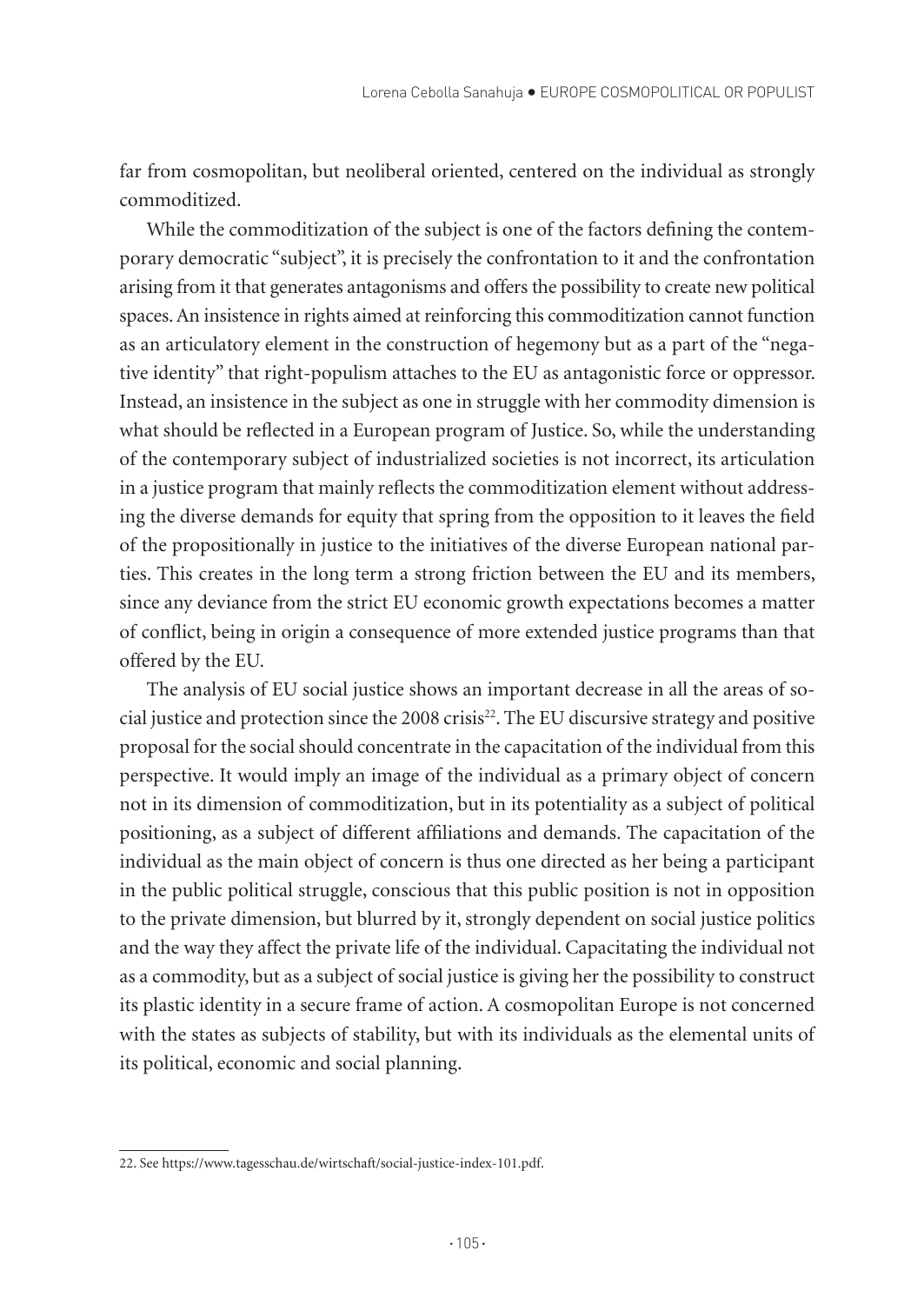Economic measures that concentrate on EU economic stability without concern for, or despite of, their effect on social justice and the life of the individuals, such as the ones established in the latter years following the global economic crisis, do nothing but mine the potential soft power that the EU has as an object of affiliation. They diminish its capacity to mediate in problematics related to strong political instabilities within its member states while at the same time facilitate the perspective and discourse that conceives EU as a source of oppression. The discourse on justice conceived from a cosmopolitan perspective might, if ever constructed, become one of the mayor sources of soft power within the EU.

Another part of the configuration of a hegemonic articulation should address what has become the nodal point for the opposed populist hegemonic discourses: the immigration problem and the status of the refugee within European legislation. This reformulation of the status of the refugee in Europe, according to a cosmopolitan perspective does not only address the idea of human rights and the individual considered as the ultimate unit of moral concern, but addresses the problematic of the immigration problem from a new perspective: that of collective responsibility. The extraterritorial application of human rights law by the European court of Justice shows the aim to widen the EU's concern regarding the rights of the individual, and the EU is one of the most important actors of international aid programs, as well as a leading force in the proposal and support of the Millennium Development Goals. Its role in humanitarian intervention is more disputable<sup>23</sup>, but all in all it might be declared that as a global actor the EU seems to already have the aura of a cosmopolitan actor. However, the problematic of massive immigration has brought to light the dark gap between its humanitarian image and the real approach determined by a multiplicity of opposed national interests. The problem labeled as 'immigrant crisis" is an evidence of the current comprehension of the individual as a subject of the market. The fact that only asylum seekers are considered legal immigrants, while all the rest are considered illegal, establishes a delimitation of the subject and its potential legitimizing status as an object of legal concern based on its capacity, not to be a cosmopolitan subject, that is, to be an active individual, but in its potentiality for gain-productivity. The requisites for the request of asylum give evidence of a notion of universal citizenship very basic in its elements, and today superseded: that of the individual understood according its mere political identity. In this sense, a change of perspective, or an enlargement in

<sup>23.</sup> See for example J. Howorth, *Security and Defence Policy in the European Union*, Palgrave Macmillan, London, 2007.